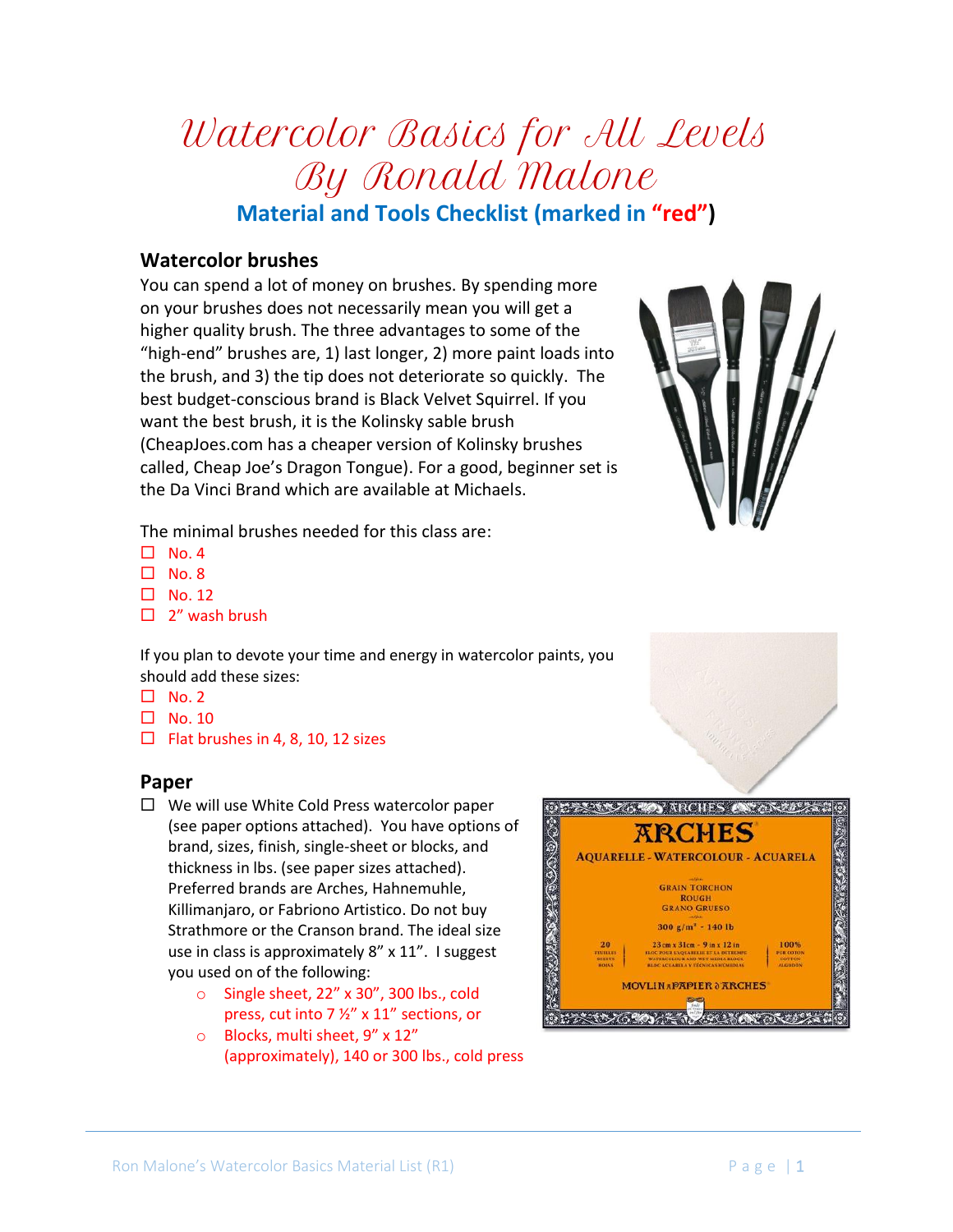#### **Paint Pigment**

Finding and selecting the best watercolor paint can be difficult. There is a large variety of watercolor paint on the market and the choices can be overwhelming; especially when you must choose from hundreds of different colors! It is difficult to get good results using poor quality paint. I've seen new artists become discouraged because they couldn't achieve the results they expected, when come to find out, it was a result of poor-quality paint. The worst is probably the Prang cake set. The brands I have used successfully are Winsor Newton Professional (preferred), l'Aquarelle, Cheap Joe's American Journey, QOR, and Daniel Smith. For budget-conscious artist starting out, check out Cheap Joe's or the DaVinci brand. Don't buy black, gray, or white colors. Try and find transparent paint. Most are identified on the tube (The Arches transparency delineation is "solid square" = opaque and "open square" = transparent). The seven colors needed are:

- $\Box$  Cool yellow (Lemon Yellow)
- $\Box$  Warm yellow (Yellow Titanate)
- $\Box$  Warm red (Winsor Red)
- $\Box$  Cool red (Magenta)
- $\Box$  Warm blue (French Ultramarine)
- $\Box$  Cool blue (Cobalt Turquoise)
- $\Box$  Neutral brown (Burnt Sienna)



## **Palette**

If budget is an issue, use white plastic plates for your mixing palette. Bring several for additional paint-mixing space. There are many watercolor palette-types available. I like Cheap Joe's watercolor palettes. They have a lid for prolonging your paints from drying out. If you plan to make watercolor a serious endeavor, buy a porcelain palette. It cost more but will last a lifetime and paint will not stain the surface.

- $\Box$  White plastic plates
- $\Box$  Watercolor paint palette (you can use one of the plates to save money)

## **Water Bucket**

Water muddies down quickly when using a cup or glass. Use a gallon container. You can cut the top off a white bleach bottle. Make sure the container is white and does not break easily. Coffee cans are not a good alternative since they are not clear or white, and you cannot see if the water needs to be changed.

 $\Box$  1-gallon white, water container